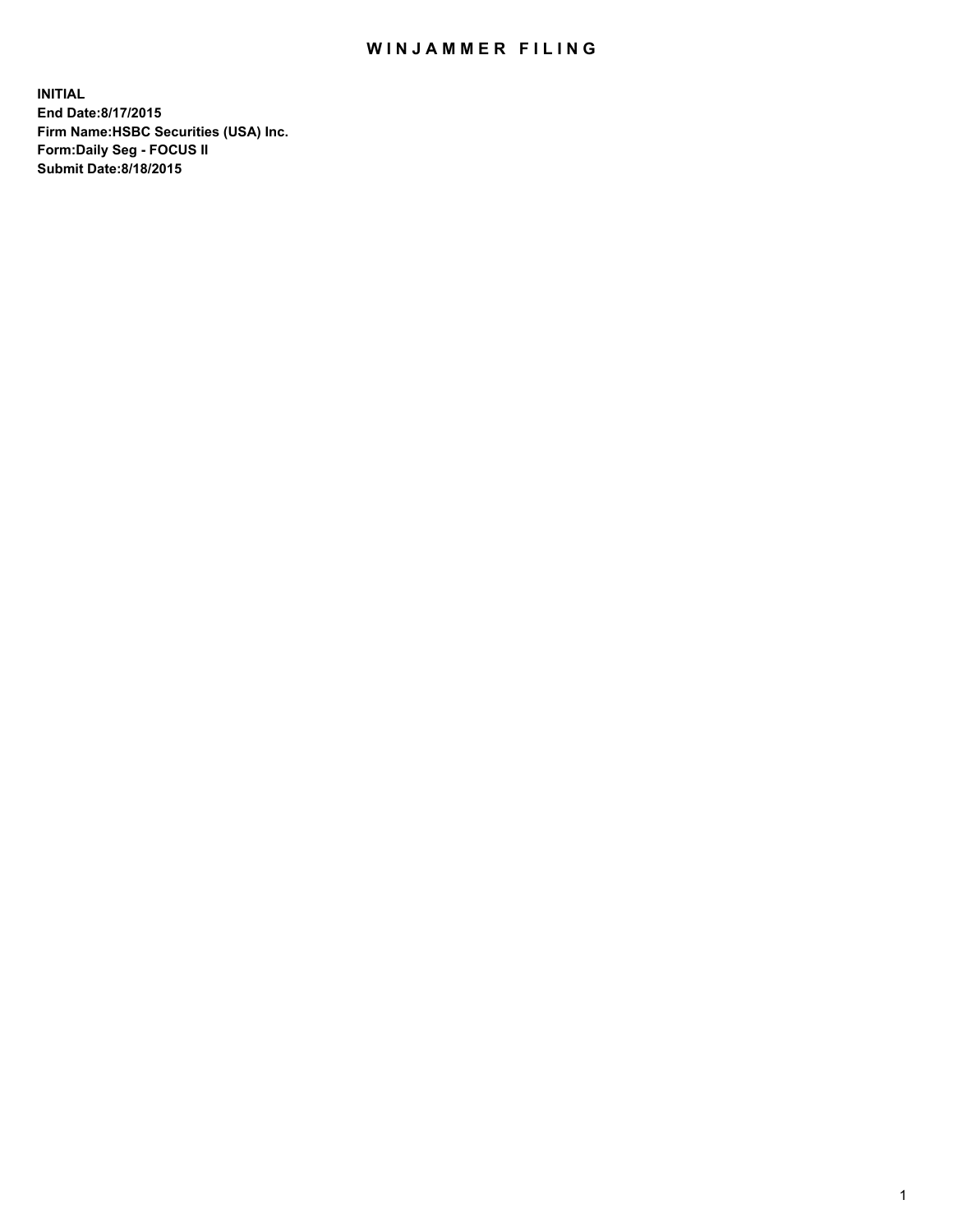## **INITIAL End Date:8/17/2015 Firm Name:HSBC Securities (USA) Inc. Form:Daily Seg - FOCUS II Submit Date:8/18/2015 Daily Segregation - Cover Page**

| Name of Company<br><b>Contact Name</b><br><b>Contact Phone Number</b><br><b>Contact Email Address</b>                                                                                                                                                                                                                         | <b>HSBC Securities (USA) Inc.</b><br>Steven richardson<br>212-525-6445<br>steven.richardson@us.hsbc.com |
|-------------------------------------------------------------------------------------------------------------------------------------------------------------------------------------------------------------------------------------------------------------------------------------------------------------------------------|---------------------------------------------------------------------------------------------------------|
| FCM's Customer Segregated Funds Residual Interest Target (choose one):<br>a. Minimum dollar amount: ; or<br>b. Minimum percentage of customer segregated funds required:%; or<br>c. Dollar amount range between: and; or<br>d. Percentage range of customer segregated funds required between:% and%.                         | 50,000,000<br>00<br>0 <sub>0</sub>                                                                      |
| FCM's Customer Secured Amount Funds Residual Interest Target (choose one):<br>a. Minimum dollar amount: ; or<br>b. Minimum percentage of customer secured funds required:%; or<br>c. Dollar amount range between: and; or<br>d. Percentage range of customer secured funds required between:% and%.                           | 10,000,000<br>0 <sub>0</sub><br>00                                                                      |
| FCM's Cleared Swaps Customer Collateral Residual Interest Target (choose one):<br>a. Minimum dollar amount: ; or<br>b. Minimum percentage of cleared swaps customer collateral required:%; or<br>c. Dollar amount range between: and; or<br>d. Percentage range of cleared swaps customer collateral required between:% and%. | 70,000,000<br><u>00</u><br><u>00</u>                                                                    |

Attach supporting documents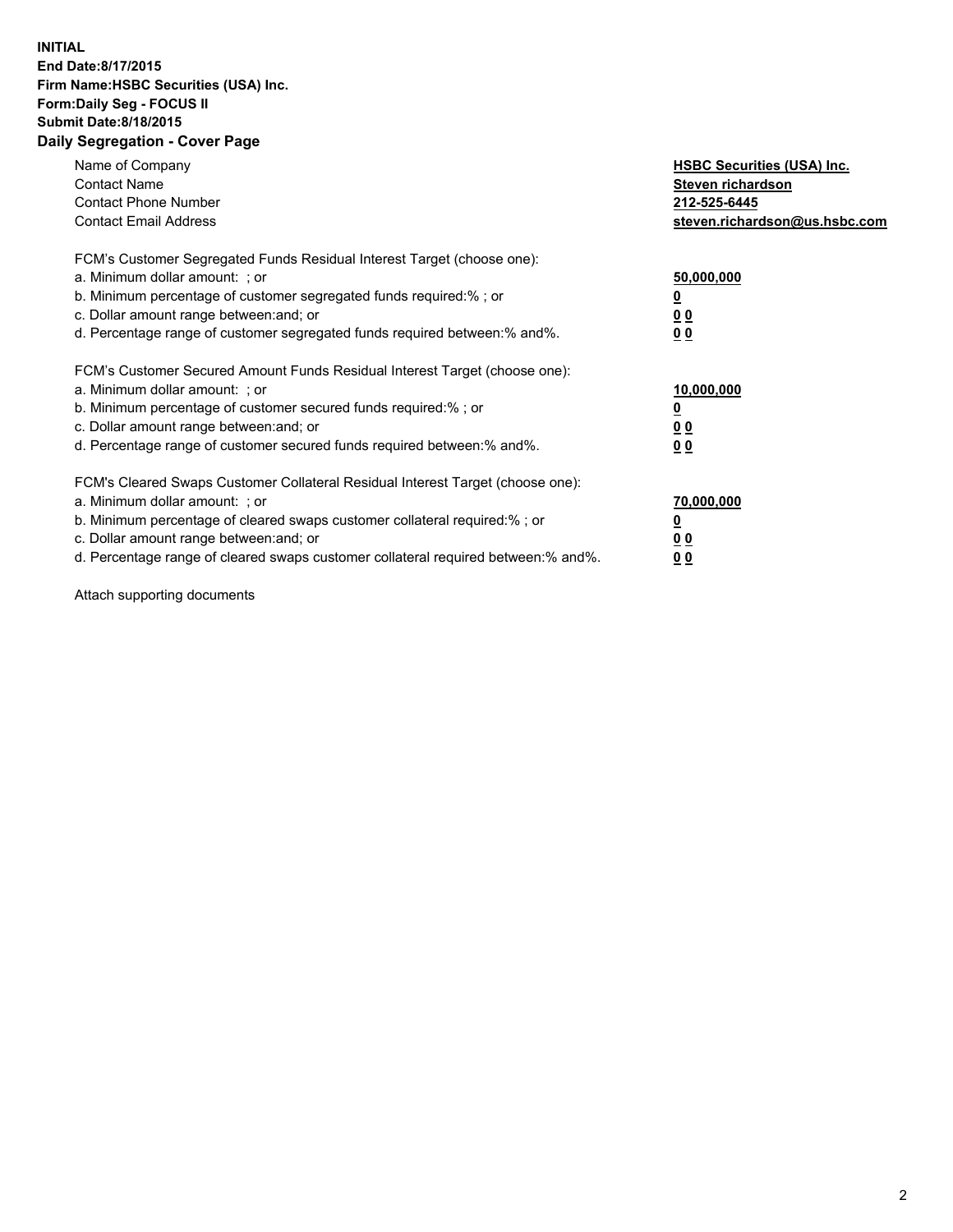**INITIAL End Date:8/17/2015 Firm Name:HSBC Securities (USA) Inc. Form:Daily Seg - FOCUS II Submit Date:8/18/2015 Daily Segregation - Secured Amounts**

Foreign Futures and Foreign Options Secured Amounts Amount required to be set aside pursuant to law, rule or regulation of a foreign government or a rule of a self-regulatory organization authorized thereunder **0** [7305] 1. Net ledger balance - Foreign Futures and Foreign Option Trading - All Customers A. Cash **52,410,948** [7315] B. Securities (at market) **42,930,320** [7317] 2. Net unrealized profit (loss) in open futures contracts traded on a foreign board of trade **6,176,910** [7325] 3. Exchange traded options a. Market value of open option contracts purchased on a foreign board of trade **0** [7335] b. Market value of open contracts granted (sold) on a foreign board of trade **0** [7337] 4. Net equity (deficit) (add lines 1. 2. and 3.) **101,518,178** [7345] 5. Account liquidating to a deficit and account with a debit balances - gross amount **718,553** [7351] Less: amount offset by customer owned securities **-141,976** [7352] **576,577** [7354] 6. Amount required to be set aside as the secured amount - Net Liquidating Equity Method (add lines 4 and 5) **102,094,755** [7355] 7. Greater of amount required to be set aside pursuant to foreign jurisdiction (above) or line 6. **102,094,755** [7360] FUNDS DEPOSITED IN SEPARATE REGULATION 30.7 ACCOUNTS 1. Cash in banks A. Banks located in the United States **34,744,428** [7500] B. Other banks qualified under Regulation 30.7 **0** [7520] **34,744,428** [7530] 2. Securities A. In safekeeping with banks located in the United States **42,930,320** [7540] B. In safekeeping with other banks qualified under Regulation 30.7 **0** [7560] **42,930,320** [7570] 3. Equities with registered futures commission merchants A. Cash **0** [7580] B. Securities **0** [7590] C. Unrealized gain (loss) on open futures contracts **0** [7600] D. Value of long option contracts **0** [7610] E. Value of short option contracts **0** [7615] **0** [7620] 4. Amounts held by clearing organizations of foreign boards of trade A. Cash **0** [7640] B. Securities **0** [7650] C. Amount due to (from) clearing organization - daily variation **0** [7660] D. Value of long option contracts **0** [7670] E. Value of short option contracts **0** [7675] **0** [7680] 5. Amounts held by members of foreign boards of trade A. Cash **50,079,118** [7700] B. Securities **0** [7710] C. Unrealized gain (loss) on open futures contracts **6,176,910** [7720] D. Value of long option contracts **0** [7730] E. Value of short option contracts **0** [7735] **56,256,028** [7740] 6. Amounts with other depositories designated by a foreign board of trade **0** [7760] 7. Segregated funds on hand **0** [7765] 8. Total funds in separate section 30.7 accounts **133,930,776** [7770] 9. Excess (deficiency) Set Aside for Secured Amount (subtract line 7 Secured Statement Page 1 from Line 8) **31,836,021** [7380] 10. Management Target Amount for Excess funds in separate section 30.7 accounts **10,000,000** [7780] 11. Excess (deficiency) funds in separate 30.7 accounts over (under) Management Target **21,836,021** [7785]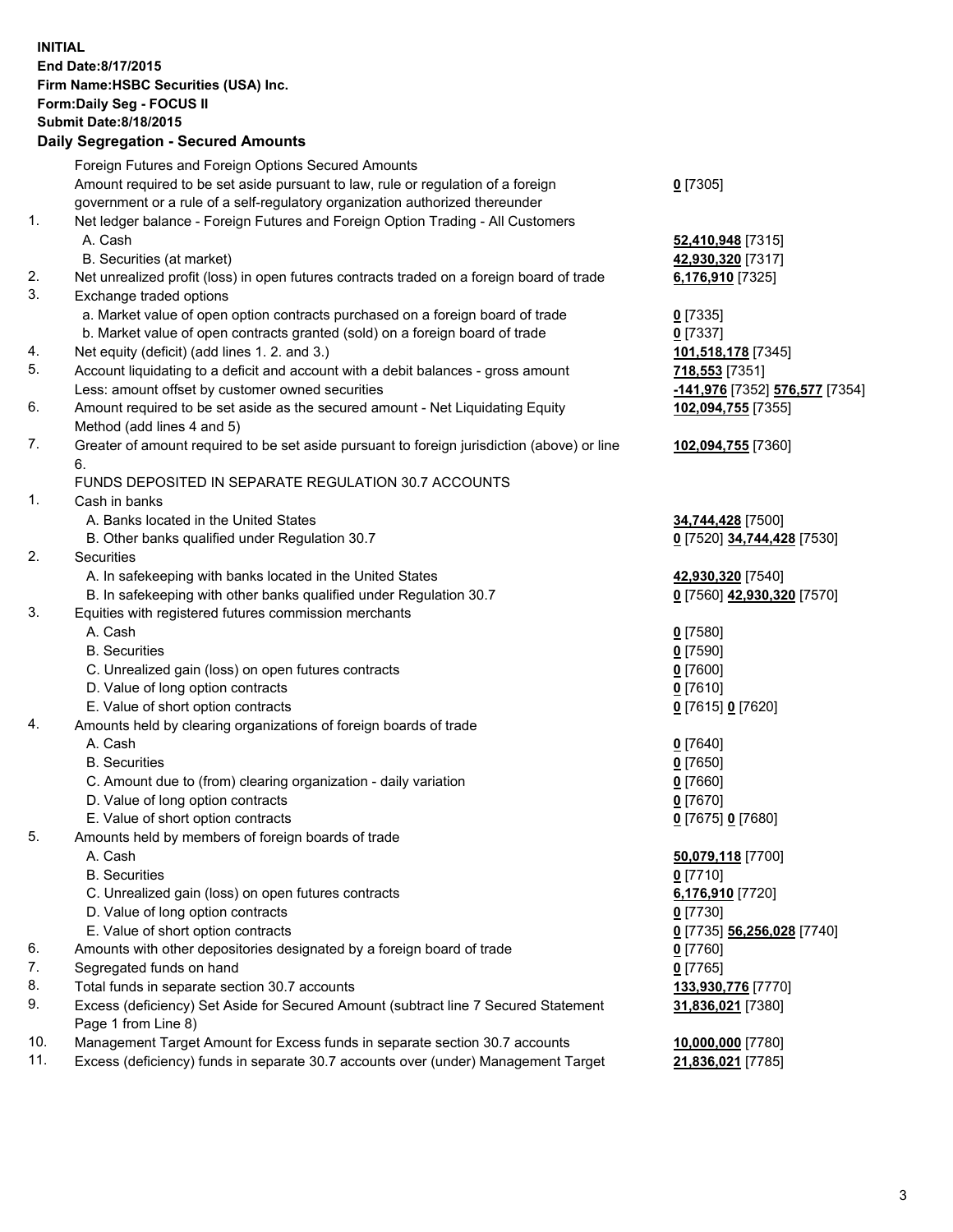| <b>INITIAL</b> | End Date:8/17/2015<br>Firm Name: HSBC Securities (USA) Inc.<br>Form: Daily Seg - FOCUS II<br><b>Submit Date: 8/18/2015</b><br>Daily Segregation - Segregation Statement |                                                          |
|----------------|-------------------------------------------------------------------------------------------------------------------------------------------------------------------------|----------------------------------------------------------|
|                | SEGREGATION REQUIREMENTS(Section 4d(2) of the CEAct)                                                                                                                    |                                                          |
| 1.             | Net ledger balance                                                                                                                                                      |                                                          |
|                | A. Cash                                                                                                                                                                 | 178,316,257 [7010]                                       |
|                | B. Securities (at market)                                                                                                                                               | 736,445,301 [7020]                                       |
| 2.             | Net unrealized profit (loss) in open futures contracts traded on a contract market                                                                                      | 146, 183, 787 [7030]                                     |
| 3.             | Exchange traded options                                                                                                                                                 |                                                          |
|                | A. Add market value of open option contracts purchased on a contract market                                                                                             | 112,970,482 [7032]                                       |
|                | B. Deduct market value of open option contracts granted (sold) on a contract market                                                                                     | -8,378,206 [7033]                                        |
| 4.             | Net equity (deficit) (add lines 1, 2 and 3)                                                                                                                             | 1,165,537,621 [7040]                                     |
| 5.             | Accounts liquidating to a deficit and accounts with                                                                                                                     |                                                          |
|                | debit balances - gross amount                                                                                                                                           | 1,540,308 [7045]                                         |
| 6.             | Less: amount offset by customer securities<br>Amount required to be segregated (add lines 4 and 5)                                                                      | -1,344,604 [7047] 195,704 [7050]<br>1,165,733,325 [7060] |
|                | FUNDS IN SEGREGATED ACCOUNTS                                                                                                                                            |                                                          |
| 7.             | Deposited in segregated funds bank accounts                                                                                                                             |                                                          |
|                | A. Cash                                                                                                                                                                 | 184,326,662 [7070]                                       |
|                | B. Securities representing investments of customers' funds (at market)                                                                                                  | $0$ [7080]                                               |
|                | C. Securities held for particular customers or option customers in lieu of cash (at                                                                                     | 123,380,471 [7090]                                       |
|                | market)                                                                                                                                                                 |                                                          |
| 8.             | Margins on deposit with derivatives clearing organizations of contract markets                                                                                          |                                                          |
|                | A. Cash                                                                                                                                                                 | 27,747,864 [7100]                                        |
|                | B. Securities representing investments of customers' funds (at market)                                                                                                  | 149,514,438 [7110]                                       |
|                | C. Securities held for particular customers or option customers in lieu of cash (at                                                                                     | 613,064,830 [7120]                                       |
|                | market)                                                                                                                                                                 |                                                          |
| 9.             | Net settlement from (to) derivatives clearing organizations of contract markets                                                                                         | 31,252,342 [7130]                                        |
| 10.            | Exchange traded options                                                                                                                                                 |                                                          |
|                | A. Value of open long option contracts                                                                                                                                  | 112,970,482 [7132]                                       |
|                | B. Value of open short option contracts                                                                                                                                 | -8,378,206 [7133]                                        |
| 11.            | Net equities with other FCMs                                                                                                                                            |                                                          |
|                | A. Net liquidating equity                                                                                                                                               | 54,986,788 [7140]                                        |
|                | B. Securities representing investments of customers' funds (at market)                                                                                                  | 0 [7160]                                                 |
|                | C. Securities held for particular customers or option customers in lieu of cash (at                                                                                     | $0$ [7170]                                               |
|                | market)                                                                                                                                                                 |                                                          |
| 12.            | Segregated funds on hand                                                                                                                                                | $0$ [7150]                                               |
| 13.            | Total amount in segregation (add lines 7 through 12)                                                                                                                    | 1,288,865,671 [7180]                                     |
| 14.            | Excess (deficiency) funds in segregation (subtract line 6 from line 13)                                                                                                 | 123,132,346 [7190]                                       |
| 15.            | Management Target Amount for Excess funds in segregation                                                                                                                | 50,000,000 [7194]                                        |

16. Excess (deficiency) funds in segregation over (under) Management Target Amount Excess

**73,132,346** [7198]